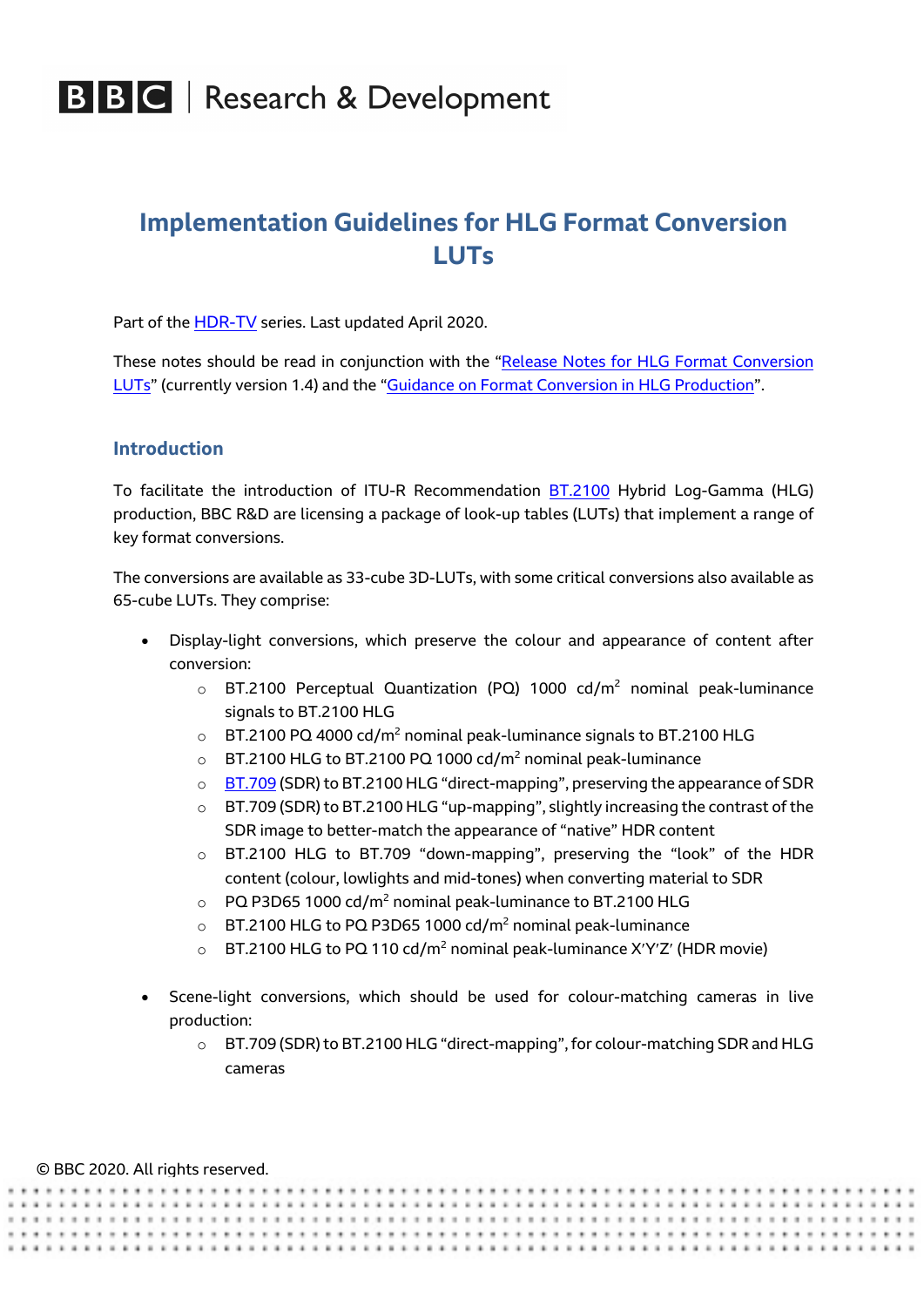- o BT.709 (SDR) to BT.2100 HLG "up-mapping", for colour-matching SDR and HLG cameras but with a small highlights "boost" to complement the visual characteristics of HDR cameras
- o BT.2100 HLG to BT.709 (SDR) "down-mapping" to match the colour and "look" of downstream SDR cameras
- o Sony S-Log3 and S-Log3 SR Live (BT.2020 colour) to BT.2100 HLG, thereby matching the colour and "look" of BT.2100 HLG cameras
- Test LUTs to verify the correct operation of LUT hardware.

More details on the different types of conversion can be found in ITU-R Report BT.2408, Section 5 ("Inclusion of standard dynamic range content"). Additional conversions may be added in the future.

Both the accompanying "Guidance on Format Conversion in HLG Production", and Section 7 of ITU-R report BT.2408, provide examples of how the different types of conversion can be used in practice.

As part of the LUT package, we also offer (on request) a 65-cube 3D-LUT for loading into a Dolby PRM-4200/4220 display. This adds support for BT.2100 HLG.

### **LUT Details**

Each LUT is described in detail in Annex 1 of the release notes. The Annex includes tables of the expected output values for SMPTE RP 219 BT.709 colour bars, BT.2111 HDR colour bars and the new EBU Tech 3373 HLG HDR colour bars . The EBU colour bars, with their embedded 75% BT.709 equivalent bars, are designed to be more robust to HDR/SDR format-conversion than the BT.2111 colour bars.

Included are three types of LUT, which scale the input and output video signals in different ways to support different applications. LUT inputs are normalised to span either:

- The **nominal** signal range, from black to nominal peak-white (0% to 100% signal), or
- The full 10-/12-bit signal range with **headroom** above and below a narrow-range signal, or,
- In the case of S-Log3, the full 10-/12-bit signal range with **footroom** below the nominal signal range.

LUT outputs are always in the range 0.0 to 1.0, but with the output normalisation across either:

• The **nominal** signal range, from black to nominal peak-white (0% to 100% signal), or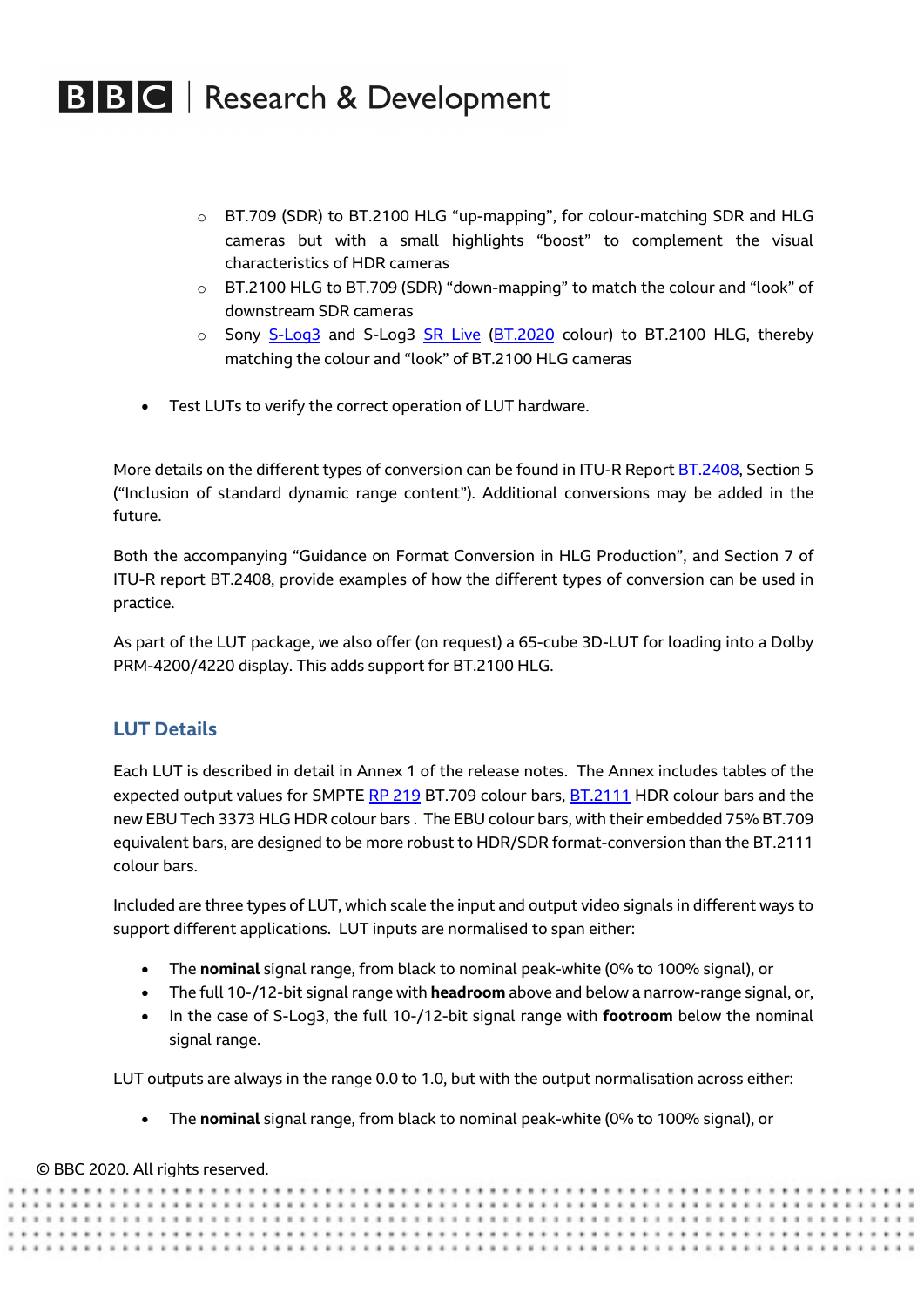• The full 10-/12-bit signal range with **headroom** above and below a narrow-range signal.

The terms in **bold** are used to describe the LUT input and output normalisation detailed in Annex 1. The LUT filenames themselves follow the older (and more ambiguous) convention established in previous releases, and have not been changed in this release.

The different types of LUTs are illustrated on the pages that follow.

- **Type I** LUTs, illustrated in Figure 1 below, are intended for software applications and older hardware-LUT devices that operate over the nominal signal range. They do not process "subblack"1 and "super-white" signals.



### *Figure 1- Type I signal***-***scaling, primarily intended for software-based LUT applications*

The LUT file itself is represented by the blue block labelled "3D-LUT".

- Type I LUTs accept **nominal**-range R'G'B' input signals. They do not process subblacks or super-whites.
	- $\circ$  Minimum input-value = Black

:= 0.0 % signal

 $\circ$  Maximum input-value = Nominal peak-white

:= 100% signal

• Type I LUTs produce **nominal**-range R'G'B' output signals, normalised 0.0 to 1.0. They cannot reproduce sub-blacks and super-whites. Thus,

 $1$  signals below the black level (BT.709 10-bit code value 64)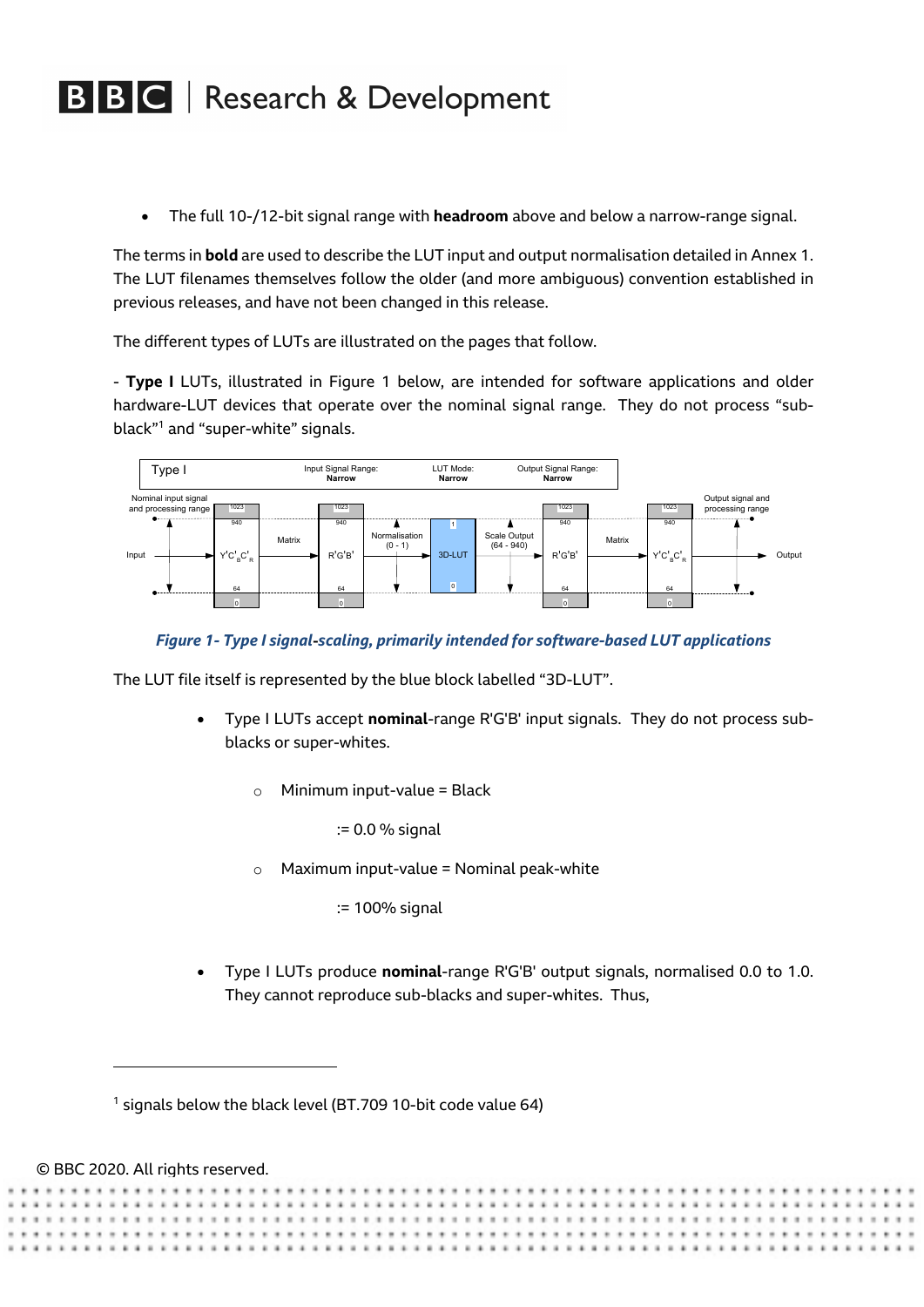$\circ$  Minimum output-value = Black = 0.0

:= 0.0 % signal

 $\circ$  Maximum output-value = Nominal peak-white = 1.0

:= 100% signal

**- Type II** LUTs are intended for SDI input signals that require full-range processing – examples include Sony's S-Log3, and some types of PQ signals. Both input and output operate over the entire 10-/12-bit SDI signal range. This is illustrated in Figure 2 below:



*Figure 2 - Type II signal***-***scaling, intended for full-range input signals (e.g. some PQ variants)*

The LUT file itself is represented by the blue block labelled "3D-LUT". Thus, as per BT.2100, where signals are normalised over the range 0.0 to 1.0, the minimum input/output values of the LUT (0.0) map to 10-bit code value 0; the maximum input/output values of the LUT (1.0) map to 10-bit code value 1023. So,

- For PQ input signals: Type II LUTs are designed for **nominal**-range R'G'B' input signals that span the full 10/12-bit signal range. They do not process sub-blacks or super-whites.
	- $\circ$  Minimum input-value = Black

:= 0.0 % signal

 $\circ$  Maximum input-value = Nominal peak-white

:= 100% signal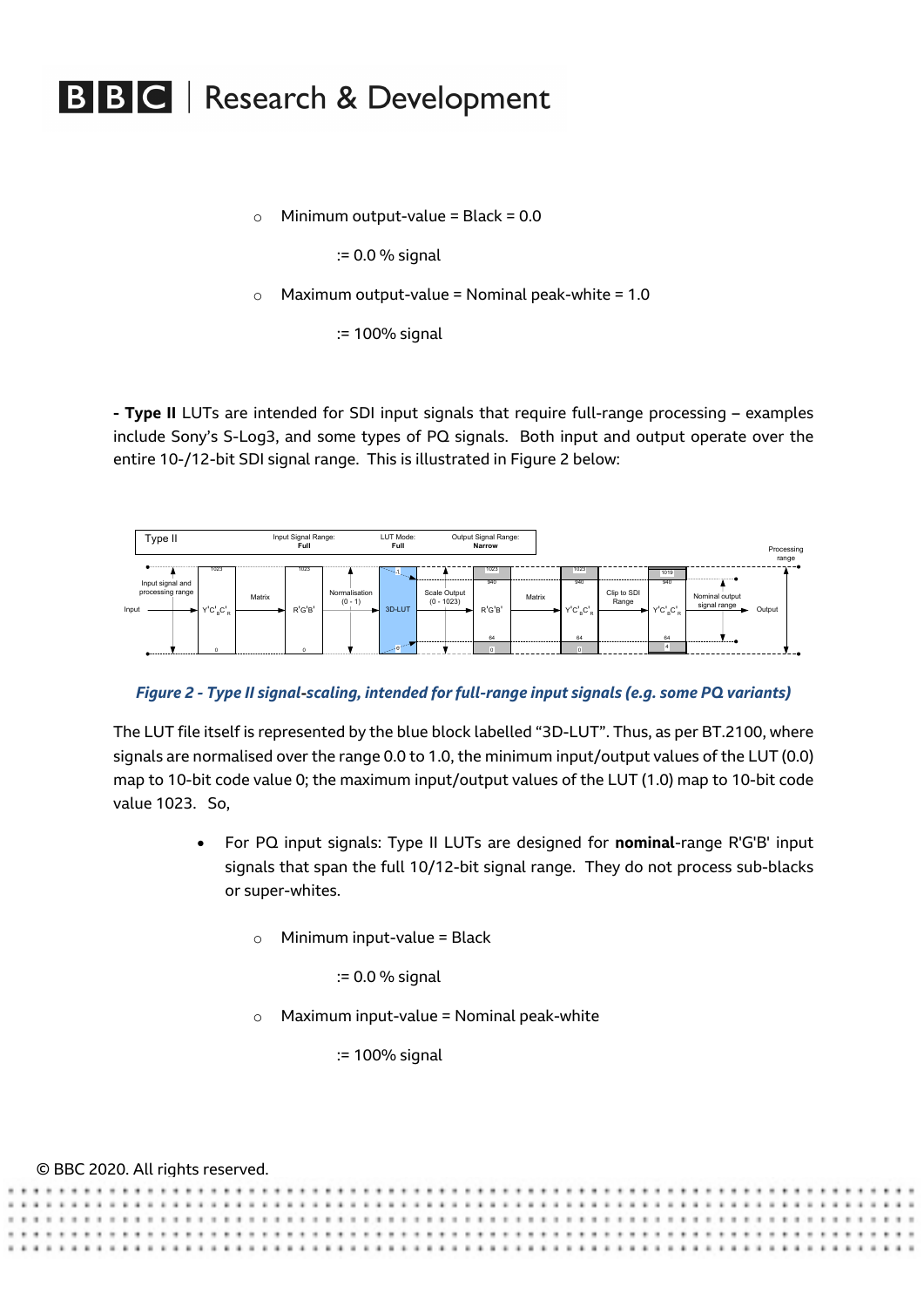So, if converting from a Y'C'<sub>B</sub>C'<sub>R</sub> input to the R'G'B' LUT input, the full-range C'<sub>B</sub>C'<sub>R</sub> colour matrix scaling should be used (see Table 9 BT.2100).

- For S-Log3 input signals, Type II LUTs are designed for a full 10-/12-bit R'G'B' input signal range, with **footroom**. They process S-Log3 sub-blacks. Super-whites are not specified for S-Log3. If normalised in the range 0.0 to 1.0 (as above),
	- o Minimum input-value = 0.0
	- $\circ$  Black = 95/1023 = 0.0929
	- $\circ$  Maximum input-value = Nominal peak-white = 1.0
- As Type II LUTs produce narrow-range R'G'B' output signals, that sit within a full 10/12-bit signal-range container (normalised 0.0 to 1.0), they have the **headroom** to accommodate sub-blacks and super-whites. Thus,
	- $\circ$  Black = 64/1023 = 0.0626
	- $\circ$  Nominal peak-white = 940/1023 = 0.9189
	- $\circ$  Minimum output value = 0

:= (0-64)/(940-64) = -7.31% signal

 $\circ$  Maximum output value = 1.0

:= (1023-64)/(940-64) = 109.47% signal

Type II "full-range mode" LUTs are used to convert full-range PQ and S-Log3 signals to HLG. To facilitate this, full-range Type II versions of the PQ1000, PQ4000, S-Log3 (100%) and S-Log3 (200%) conversion LUTs are provided.

To improve interoperability, maintain signal-fidelity and reduce the likelihood of errors in production, we recommend only using narrow-range signals with HLG (see Table 9 BT.2100). When a hardware-LUT device is operated in "full-range mode", the HLG output-signal is - as a result offset and scaled, so that it lies within the "narrow" signal range (64 to 940; 10-bits) of a full signalrange container. Thus, if converting from the R'G'B' LUT output to Y'C'<sub>B</sub>C'<sub>R</sub>, the narrow-range  $C_B C_R$  colour matrix scaling should be used (see Table 9 BT.2100).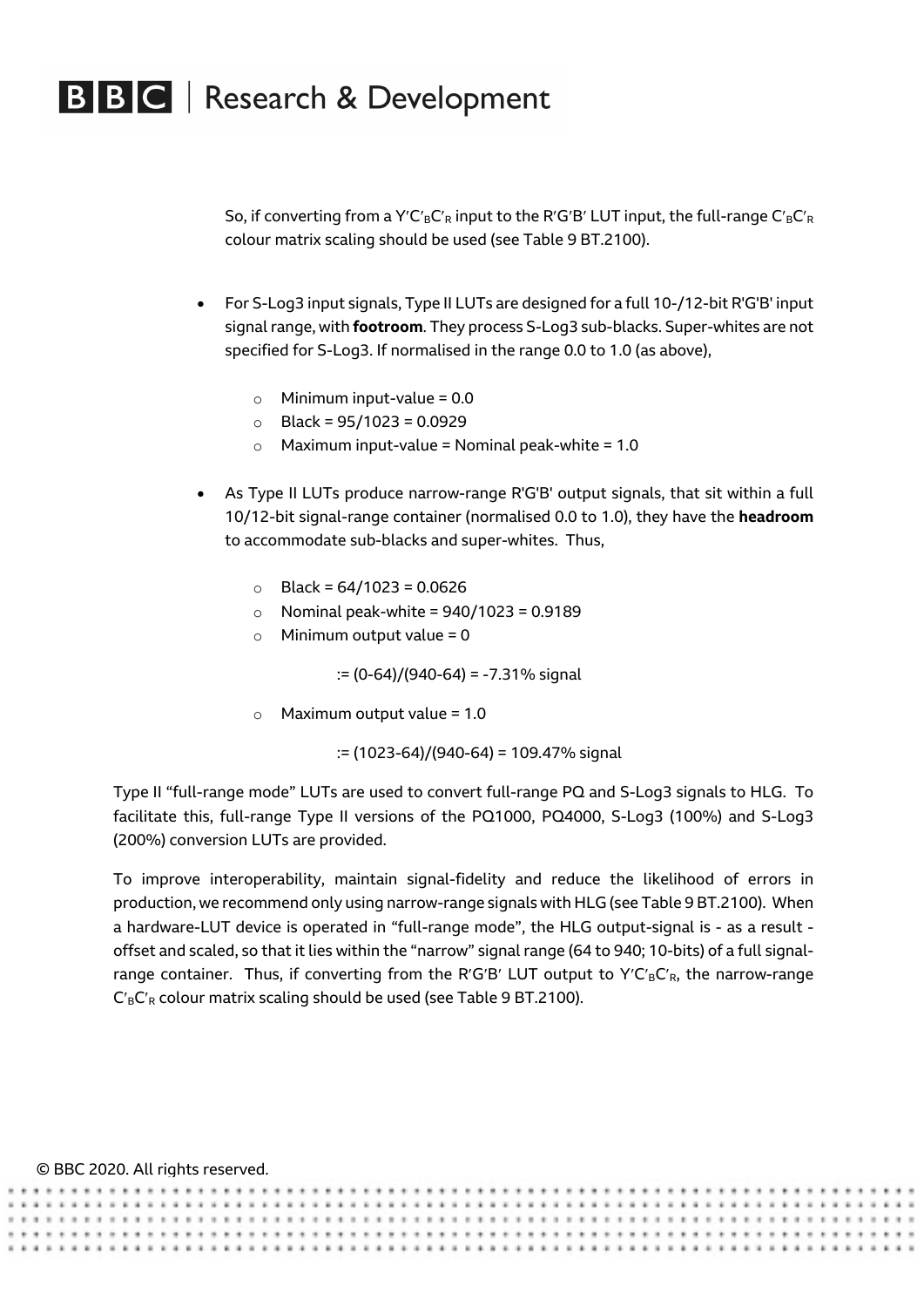- **Type III** LUTs are intended for LUT devices that process narrow-range video signals, but operate over the full 10-bit signal range (0 to 1023). These are illustrated in Figure 3. Type III LUTs offer the **headroom** to process the sub-blacks and super-whites, which are found in test patterns (such as the ITU-R BT.814 HDR PLUGE and ITU-R BT.2111 HDR colour bars, and often encountered during live production. They are most suitable for broadcast TV applications. Type III LUTs may also offer better signal-fidelity than the equivalent Type I LUTs, as 3D-LUT interpolation errors are usually greatest at the signal extremities. With Type III LUTs the greatest interpolation errors will therefore occur in the sub-black and super-white regions, where signal distortions are usually less significant.



*Figure 3 - Type III signal***-***scaling, primarily intended for hardware-based LUT applications*

The LUT file itself is represented by the blue block labelled "3D-LUT". As with Type II LUTs, the input and output signals of the LUT are normalised over the range 0.0 to 1.0. The minimum input/output values of the LUT (0.0) map to 10-bit code value 0; the maximum input/output values of the LUT (1.0) map to 10-bit code value 1023. Thus,

- Type III LUTs are designed for narrow-range R'G'B' input signals that sit within a full 10/12-bit signal-range container, providing the **headroom** to process sub-black and super-white signals. If normalised in the range 0.0 to 1.0,
	- $\circ$  Black = 64/1023 = 0.0626
	- $\circ$  Nominal peak-white = 940/1023 = 0.9189
	- $\circ$  Minimum input-value = 0

:= (0-64)/(940-64) = -7.31% signal

o Maximum input-value = 1.0

:= (1023-64)/(940-64) = 109.47% signal

So, if converting from a Y'C'<sub>B</sub>C'<sub>R</sub> input to the R'G'B' LUT input, the narrow-range  $C_B C_R$  colour matrix scaling should be used (see Table 9 BT.2100).

|  | © BBC 2020. All rights reserved. |  |
|--|----------------------------------|--|
|--|----------------------------------|--|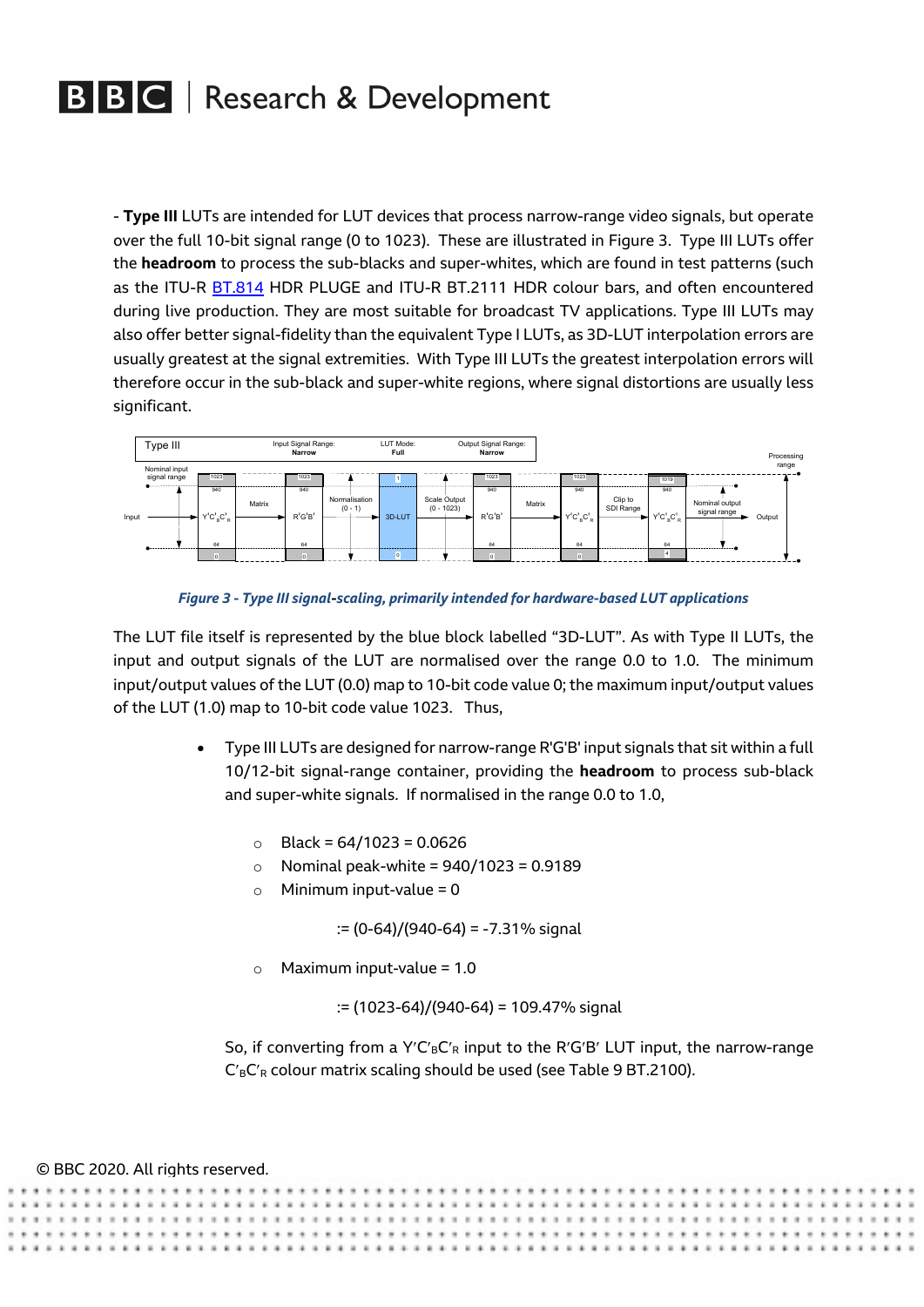- Type III LUTs produce narrow range R'G'B' output signals, that sit within a full 10/12-bit signal-range container (normalised 0.0 to 1.0), providing the **headroom** to output sub-black and super-white signals. Thus,
	- $\circ$  Black = 64/1023 = 0.0626
	- $\circ$  Nominal peak-white = 940/1023 = 0.9189
	- $\circ$  Minimum output-value = 0

:= (0-64)/(940-64) = -7.31% signal

 $\circ$  Maximum output-value = 1.0

:= (1023-64)/(940-64) = 109.47% signal

So, if converting from the R'G'B' LUT output to Y'C'<sub>B</sub>C'<sub>R</sub>, the narrow-range C'<sub>B</sub>C'<sub>R</sub> colour matrix scaling should be used (see Table 9 BT.2100).

### **Extending the SDR Colour Gamut**

When using a mix of SDR BT.709 cameras and BT.2100 HLG cameras, significantly-better results can be obtained if (i) the signal-clippers on the SDR cameras are relaxed to EBU Technical Recommendation R103 "preferred" signal levels (-5%/+105%) and (ii) the conversion process takes account of the signals in the sub-blacks and super-whites. The sub-black and super-white signals produced by many cameras effectively-increase the dynamic range and colour gamut of the camera. More details can be found in ITU-R report BT.2250.

In order to exploit the extended SDR signal range, the conversion LUT has to operate in "full-range" (or "headroom") mode, taking account of the black-level offset of the SDR input signals (10-bit code value 64) (LUT Type III). Because of the improved performance, the scene-light BT.709-to-BT.2100 HLG direct-mapping LUT (LUT 4) and up-mapping LUTs (LUT 6-1 and 6-2) are only provided in full-range mode (Type III) versions. It is therefore important to ensure that the correct LUT hardware-variant is used.

### **Output Signal Clipping**

Output signals for Type I LUTs are clipped to the nominal signal range 0 to 1. They do not process sub-black and super-white signals. Most Type III LUTs with SDR BT.709 outputs are clipped within

#### © BBC 2020. All rights reserved.

**.............**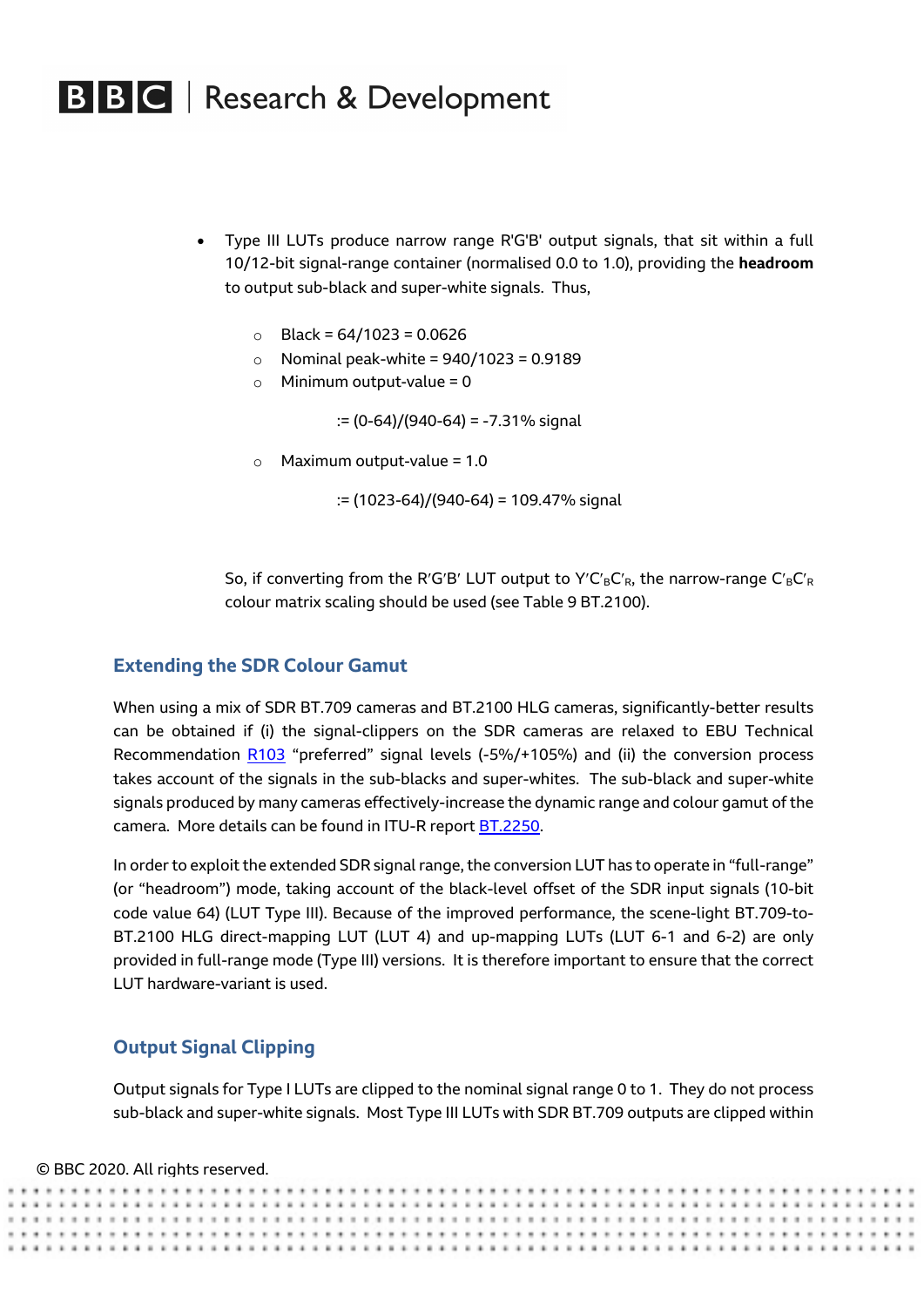the look-up table to EBU R103 "preferred" signal levels. The exception is the new LUT9, which is designed to complement the up-mapping LUT5, and reduce the round-trip losses with directmapping LUT3. The new LUT9 places most of the HDR highlights within the SDR super-white signal range, exceeding the EBU R103 limits. In territories where stricter limits on the SDR signal range are imposed, an additional hardware legaliser may be required.

The remaining Type II and Type III LUTs (with PQ or HLG outputs) are clipped to full-range, to ensure that they pass the ITU-R BT.2111 and EBU Tech 3373 HDR colour bars.

External-processing, illustrated in Figures 2 and 3, is necessary to clip the LUT output to 10-bit SDI range (4 to 1019) in order to avoid EAV/SAV sync-word emulation.

### **Colour Matrices**

Older hardware-based LUT devices assume BT.709 colour when converting between the Y'C'<sub>B</sub>C'<sub>R</sub> signals carried on SDI interfaces, and the R′G′B′ signals required by the look-up tables. When no option is available to select the correct BT.2020/BT.2100 colour-matrix for HDR signals, a correction can be applied within the look-up table itself as illustrated in Figure 7 (over page). The descriptions in Annex 1 indicate whether a LUT file includes the BT.709 colour-matrix compensation.



*Figure 7 - Example of colour***-***matrix compensation within a LUT.*

### *(This example shows a PQ to HLG conversion)*

Software packages that support conversion LUTs, such as colour-grading software, can usually be configured to (i) use the correct BT.2020/BT.2100 colour-primaries, (ii) normalise full-range and narrow-range input signals to a common range for their internal processing, and (iii) only process the nominal signal range (0% to 100%) and clip super-whites and sub-blacks. As a result, only a single Type I LUT (which is the same as the "narrow-mode" hardware LUT, without BT.709 colourmatrix compensation) is necessary for most software applications. Take care, however, when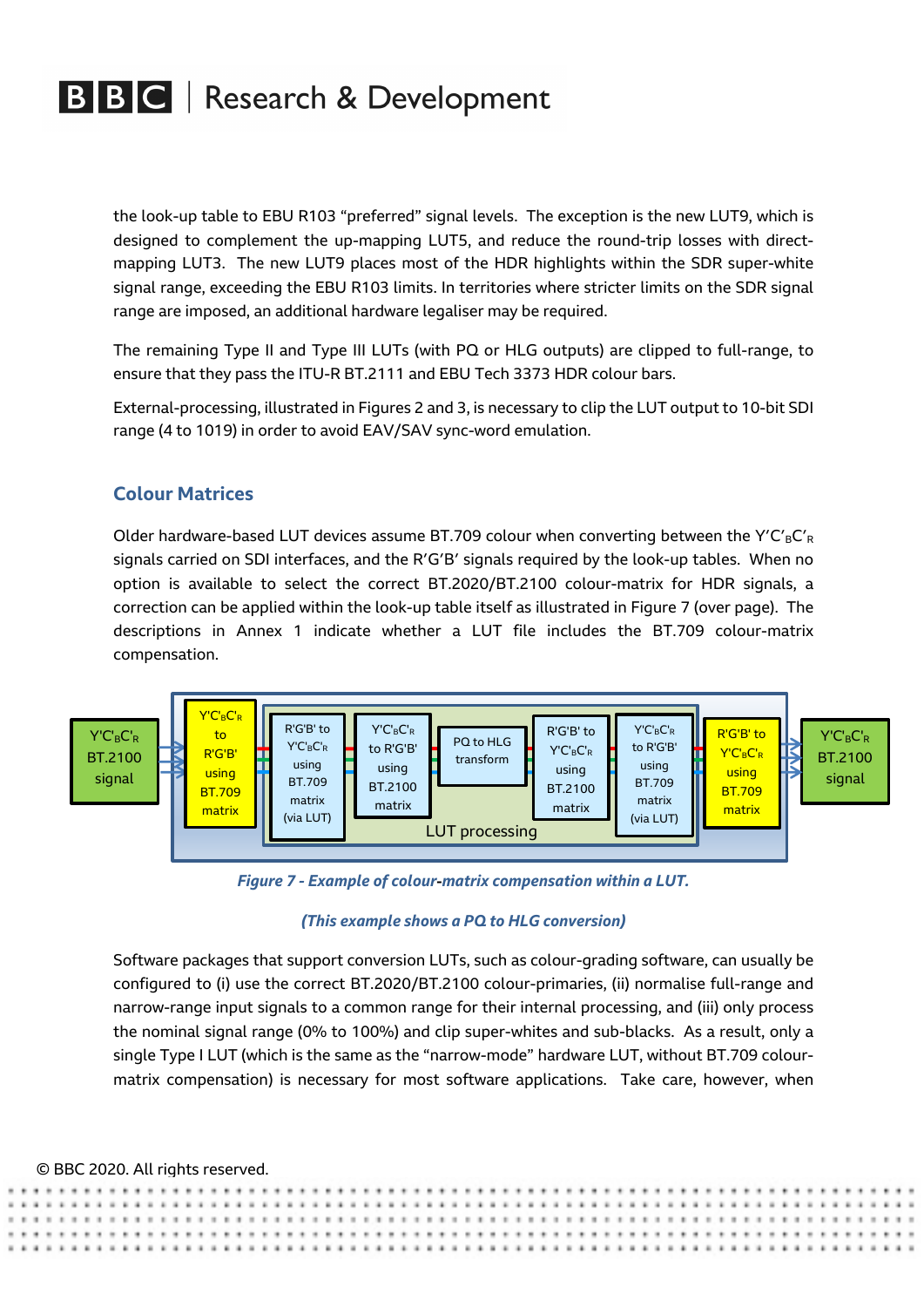processing  $YC_BC_R$  signals with software tools - it is not always possible to configure the LUTs for different colour-systems (which will require different  $YC_BC_R$  matrixing).

## **LUTs for Testing Hardware**

In order to test that LUT hardware is correctly configured, or to help determine which type of LUT (Type I, Type II or Type III) should be used with a particular LUT interpolator, we have developed four special test LUTs (13a, 13b, 13c & 13d). These can be used to determine the LUT interpolator's input/output scaling and colour-matrix processing.

Particular care is necessary when configuring LUT interpolator hardware, as the scaling of the  $C_B$ and C'<sub>R</sub> colour components is different for full-range and narrow-range BT.2100 signals (see Table 9 of ITU-R BT.2100). All BBC LUTs output narrow-range signals, even when the LUT is operating in full-range mode. The narrow-range  $Y'C<sub>B</sub>C<sub>R</sub>$  colour-matrix equations should, therefore, always be used for outputs. LUTs 1c & 1d and 2c & 2d (Type II LUTs) are designed for full-range PQ *input* signals, but narrow-range *output* signals. So full-range matrix equations should, therefore, be used on the input, and narrow-range matrix equations on the output. We have not yet developed a test, loaded with these Type II LUTs, for LUT hardware.

LUTs 13b, 13c & 13d output a fixed RGB triplet for any input value. Tables 2 and 3 (over page) illustrate the expected Y'C'<sub>B</sub>C'<sub>R</sub> 10-bit code values (decimal) on the SDI output for different combinations of colour-matrix and LUT mode for each of the test LUTs. By loading these LUT files into the LUT interpolator, and measuring its output, it is possible to determine how the input/output scaling and colour matrixes have been configured. Rounding-errors of +/- 1 LSB (least significant bit) should be expected, as these values are calculated from the fixed-point R'G'B' LUT output, rather than after any interpolation or 10-bit R'G'B' processing.

LUT 13a is a "pass-though" LUT. Once the output-side processing is known, the pass-through LUT can be used to confirm complementary processing on the input-side. When both input and output colour-matrices are configured for the same colour-space (BT.709 or BT.2020/BT.2100) and scaling, signals should pass through the LUT hardware almost transparently (with some interpolation errors) when loaded with the pass-through LUT 13a.

...................